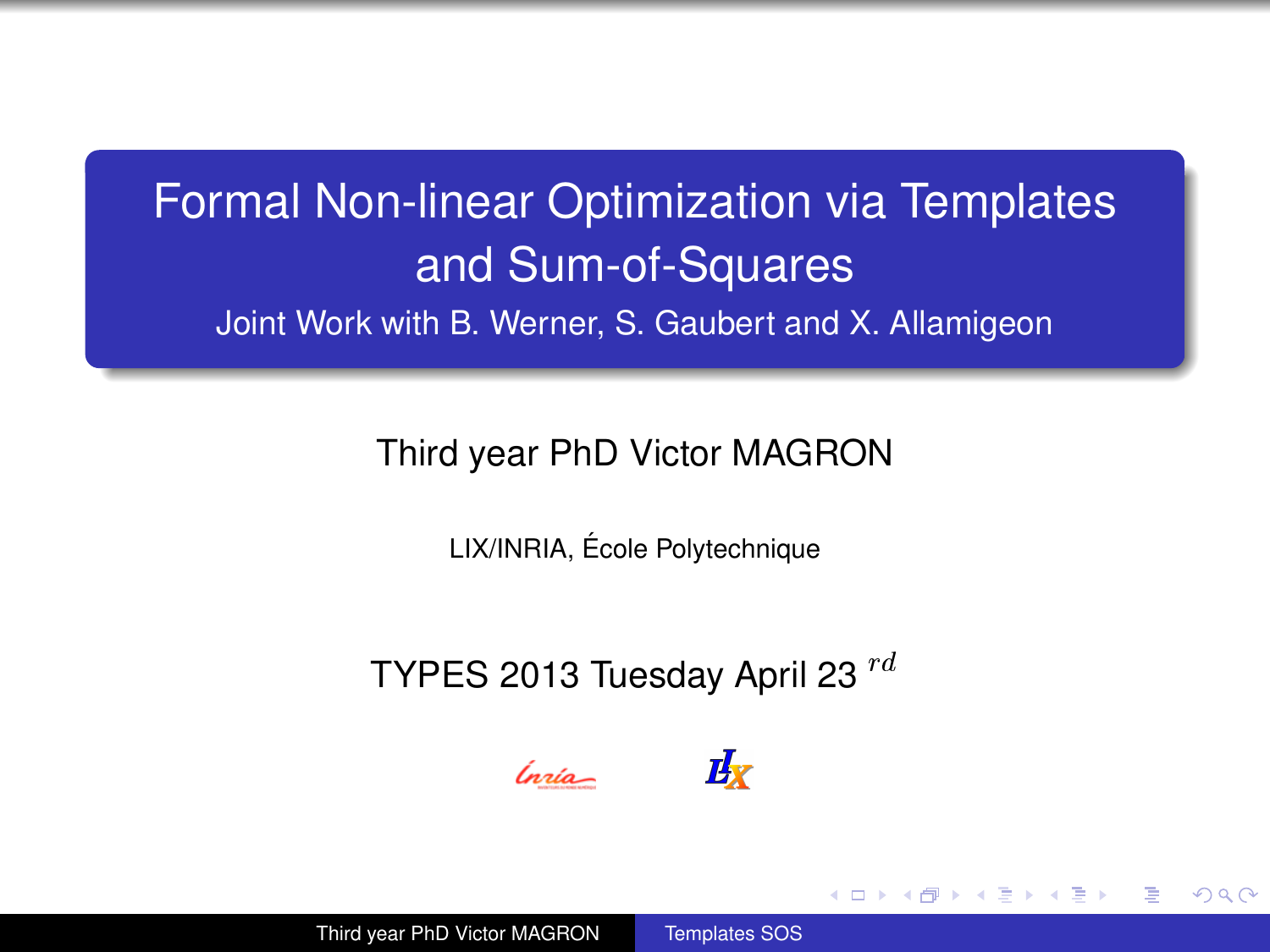The Kepler Conjecture

### Kepler Conjecture (1611):

The maximal density of sphere packings in 3D-space is  $\frac{1}{18}$ 

- It corresponds to the way people would intuitively stack oranges, as a pyramid shape
- The proof of T. Hales (1998) consists of thousands of non-linear inequalities
- Many recent efforts have been done to give a formal proof of these inequalities: Flyspeck Project
- Motivation: get positivity certificates and check them with Proof assistants like Coq



 $QQ$ 

**K ロ ト K 何 ト K ヨ ト**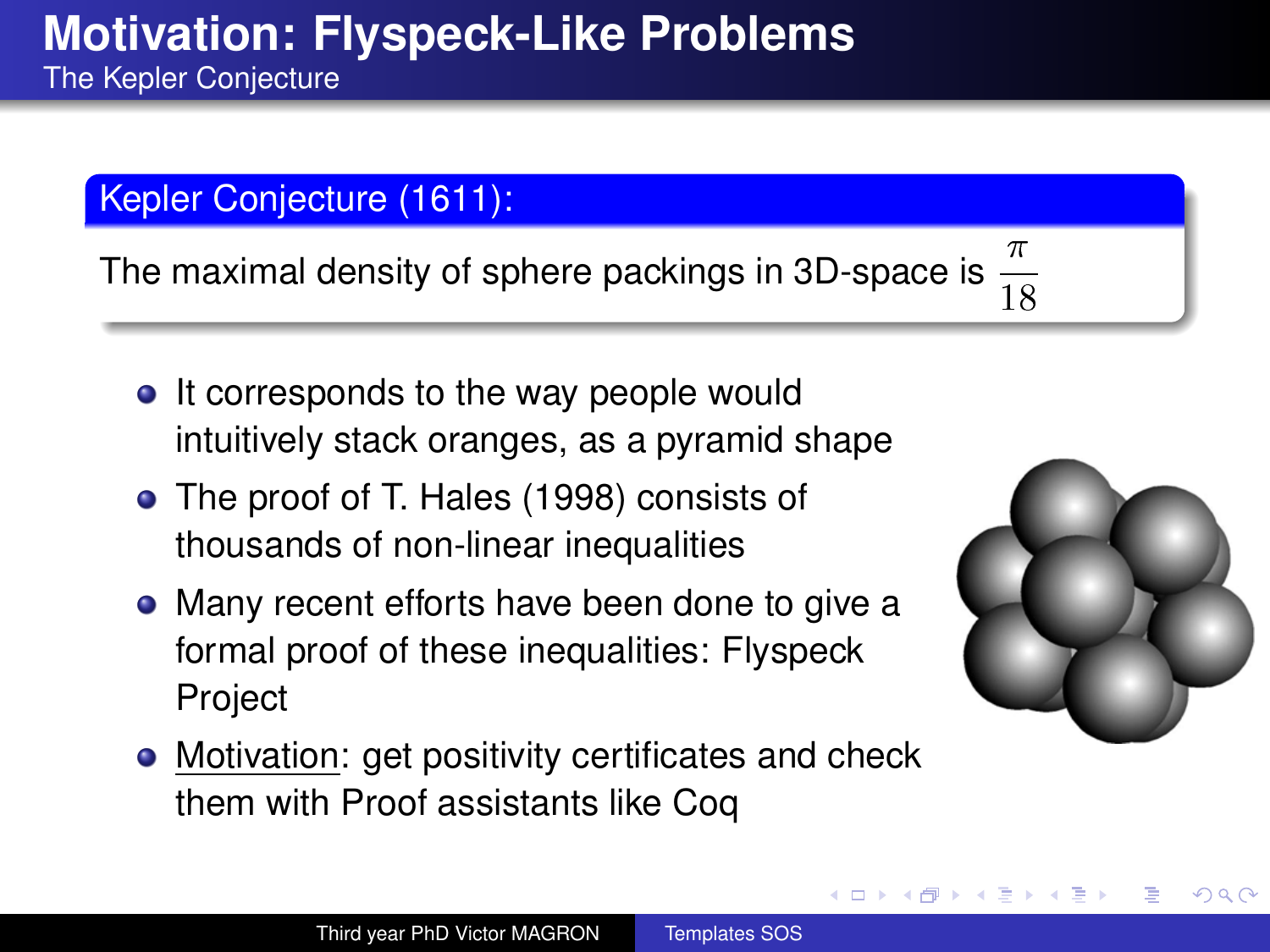Inequalities issued from Flyspeck non-linear part involve:

**1** Multivariate Polynomials:

 $x_1x_4(-x_1+x_2+x_3-x_4+x_5+x_6)+x_2x_5(x_1-x_2+x_3+x_4-x_5+x_6)+$  $x_3x_6(x_1+x_2-x_3+x_4+x_5-x_6)-x_2(x_3x_4+x_1x_6)-x_5(x_1x_3+x_4x_6)$ 

- 2 Semi-Algebraic functions algebra  $\mathcal{A}$ : composition of polynomials with  $|\cdot|, \sqrt{} , +, -, \times, /, \sup, \inf, \cdots$
- $\bullet$  Transcendental functions T: composition of semi-algebraic functions with  $\mathit{arctan}, \mathit{exp}, +, -, \times, \cdots$

#### Lemma from Flyspeck (inequality ID 6096597438)

 $\forall x \in [3, 64], 2\pi - 2(x \arcsin(\cos(0.797) \sin(\pi/x)) - (0.591 0.0331x + 1.506$ ) > 0

イロト イ押ト イヨト イヨト

 $200$